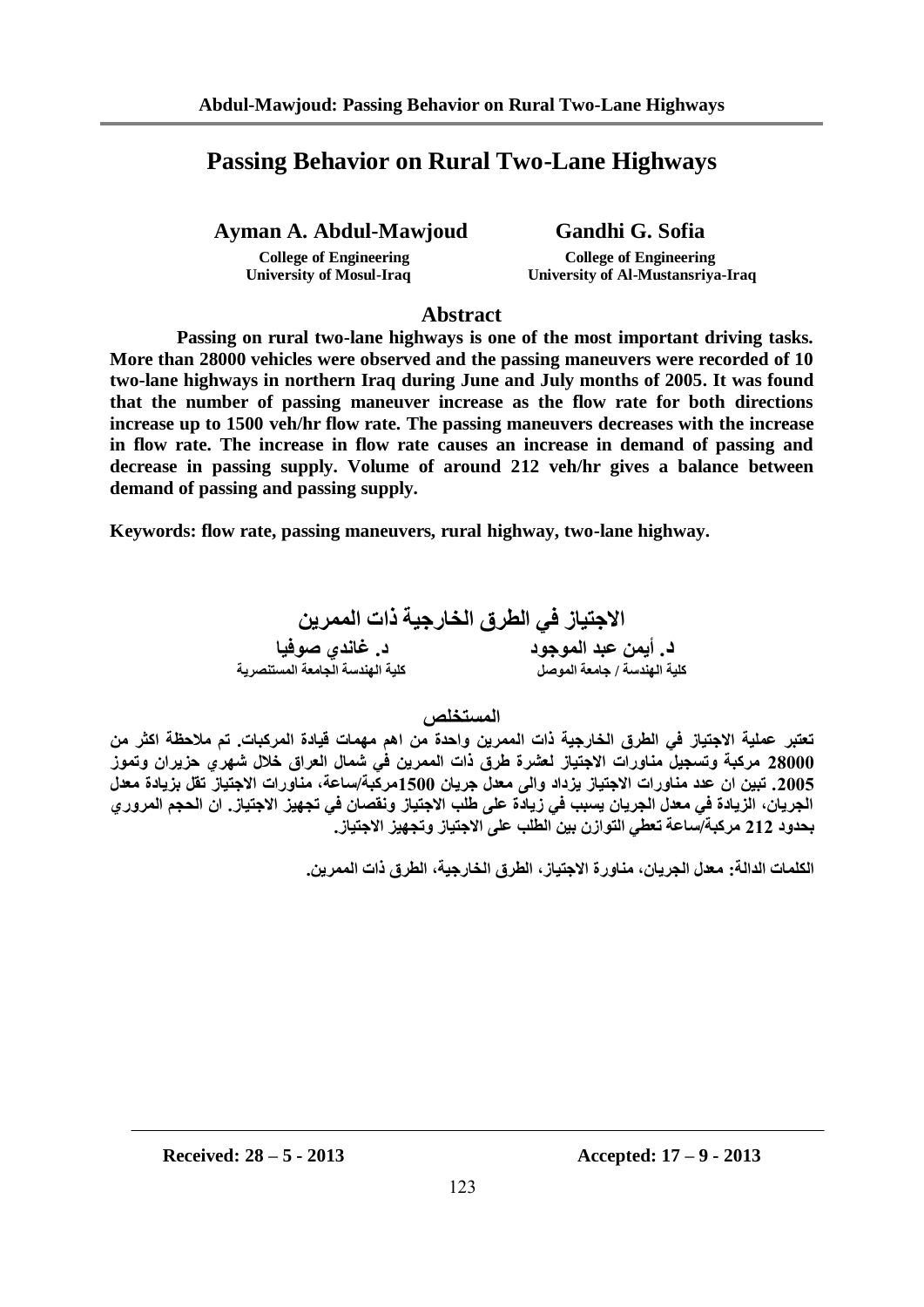#### **Introduction**

Passing on rural two-lane highways is one of the most significant yet complex and important driving tasks [1]. This process, though, is relatively difficult to quantify, primarily because of the many stages involved and the lengthy section of road that typically is needed to complete the maneuver. Road capacity, safety, and level of service are all affected by the passing ability of faster vehicles. The ability to pass is influenced by a variety of parameters including the volumes of through and opposing traffic, the speed differential between the passing and passed vehicles, the highway geometry particularly available sight distance, and human factors [2, 3, 4].

# **Background**

# **Passing Mechanism**

On ordinary two-lane highways passing vehicles must use the lane reserved for oncoming traffic. Passing demands, as well as supply, occur at certain locations at certain times. Passing can occur, when passing demand and supply occur at the same time at the same location [5, 6, 7]. As a vehicle approaches a slower vehicle, it has three options [8]:

1. It can pass the slower vehicle "on the fly".

2. It can follow the slower vehicle until a passing opportunity is found.

3. It can follow the vehicle ahead with no passing intention.

The first option is possible, if the driver finds a passing opportunity when the slower vehicle is reached. If there is no passing opportunity at that moment, the driver must wait following the slower vehicle. It is however, possible that the driver will stay as a follower because of high traffic and /or heavy vehicle flow rate, or because the speed of the vehicle ahead is only slightly slower than the desired speed of the driver. In both cases the driver considers the difference in travel time not worth the safely risk of passing. This third option is usually ignored in theoretical models. All vehicles following a vehicle with a slower desired speed are assumed to pass at the first opportunity.

If vehicles can not pass slower vehicles without delay, platoons begin to form. Platooning increases the proportion of relatively short (follower) headways and decreases the mean speed. In addition, in front of slower vehicles there are empty zones, which can not be used effectively. This reduces the capacity of two-lane highway [5].

**Mahdi** [9] concluded that the main two parameter, which affect the passing behavior, are the size of the accepted gap and the speed of the passed vehicle.

#### **The Passing Demand / Supply Model**

The passing demand / supply model of two-lane flow performance was proposed by **Werner** and **Morrall** [10]. The model concept is based on the premise that driver's perception of level of service is determined by his ability to pass slower moving vehicles. Therefore, flow performance as perceived by drivers will depend on the demand for passing in the primary stream and the supply of passing opportunities provided by the sight distance profile and gaps in the opposing stream [8, 11].

Before a driver will pass, the passing opportunity must be greater than some minimum value. This minimum passing opportunity is termed a critical gap. For simplicity it usually assumed in traffic engineering studies that each driver has a single constant critical gap [9]. Observed variation in gap acceptance is; therefore, attributed entirely to differences between drivers.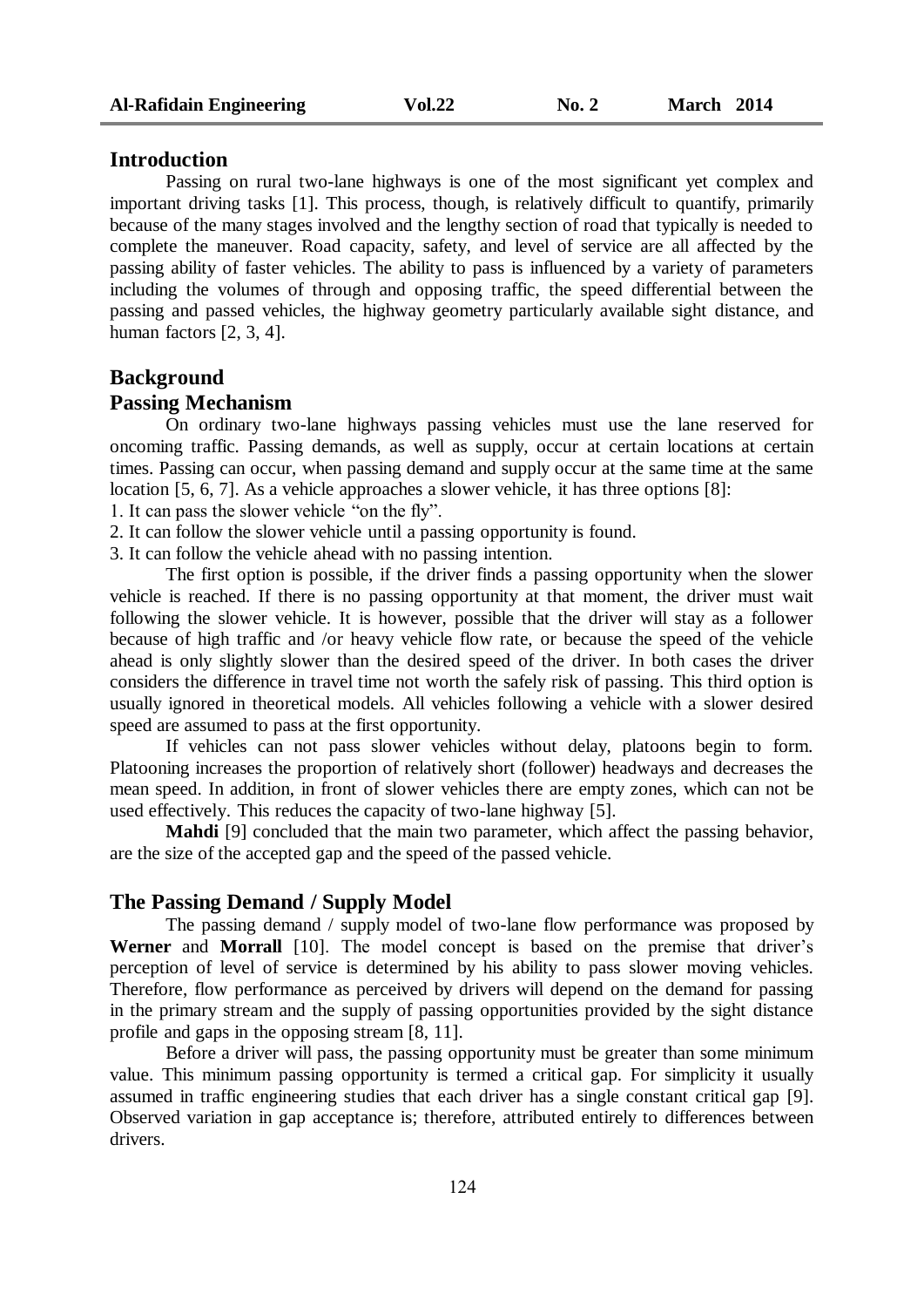**Dommerholt** and **Botma** [2, 12] assumed that the average driver needs headway of 20 sec in the opposing flow to carry out a passing. This is a crude representation of average driver behavior and no dependence on speed is taken into account.

**Polus** *et al*. [13] found that the accepted gap while passing ranged approximately from 9 to 23 sec, the median being about 16 sec.

**McLean** [11] stated that Normann in 1942 found the following linear model for the ratio of supply to demand passing:

P = 0.903 – 0.000467 Q ……………………… (1)

Where, Q is the total two-way flow rate. The number of supply (observed) passing becomes zero as flow rate reaches 1934 veh/hr. It should be noted that the data of Normann shows considerable scatter and an apparent non-linear effect.

**Morrall** [14] showed that the models based on passing supply and demand provide a better representation of driver's perceptions of quality of service than traditional measures based on volume/ capacity ratios.

#### **Objective of the Study**

The goals of this study were to:

1- Find the relation between passing maneuvers and flow rate for each and both directions.

2- Find the relation of demand of passing and passing supply with traffic flow.

### **Data Collection Methodology**

 The types of sites that were selected included site with high to moderate traffic volumes located in both level and rolling terrain with sufficient sight distance. A total of 10 field sites in three governorates in northern Iraq i.e., Mosul, Erbil and Dohuk were selected in this study. Data collection was carried during June and July months of 2005.

 Two video cameras were placed and played on the roadside at each end of the roadway section. Measurements were carried out simultaneously at both lanes. Marking were fixed at each end of section and served as reference points for measurement. Vehicle license numbers and type together with the time of passage were manually transferred into computer files.

The length of the observed section was not less than 3.0 km, as proposed by 2000 edition of the **Highway Capacity Manual** [15]. Cameras were hidden from the view of the driver because it may influence their driving behavior. The record section was focused in the field of the camera and traffic was recorded for more than 3 hours for each site during peak periods on a typical weekday.

The recorded film was played on a monitor screen to extract the traffic information's. More than 28000 vehicles were observed and their traffic characteristics recorded. For each of passage of a vehicle, the following data were conducted: vehicle license number, type of vehicle, arrival and departure time to the section.

The traffic characteristics, vehicle characteristics and operational performance measures that were determined directly or indirectly in the field studies include:

-Flow rate derived for 15-minute intervals.

-Vehicle types i.e. passenger car or truck.

-Headways between successive vehicle.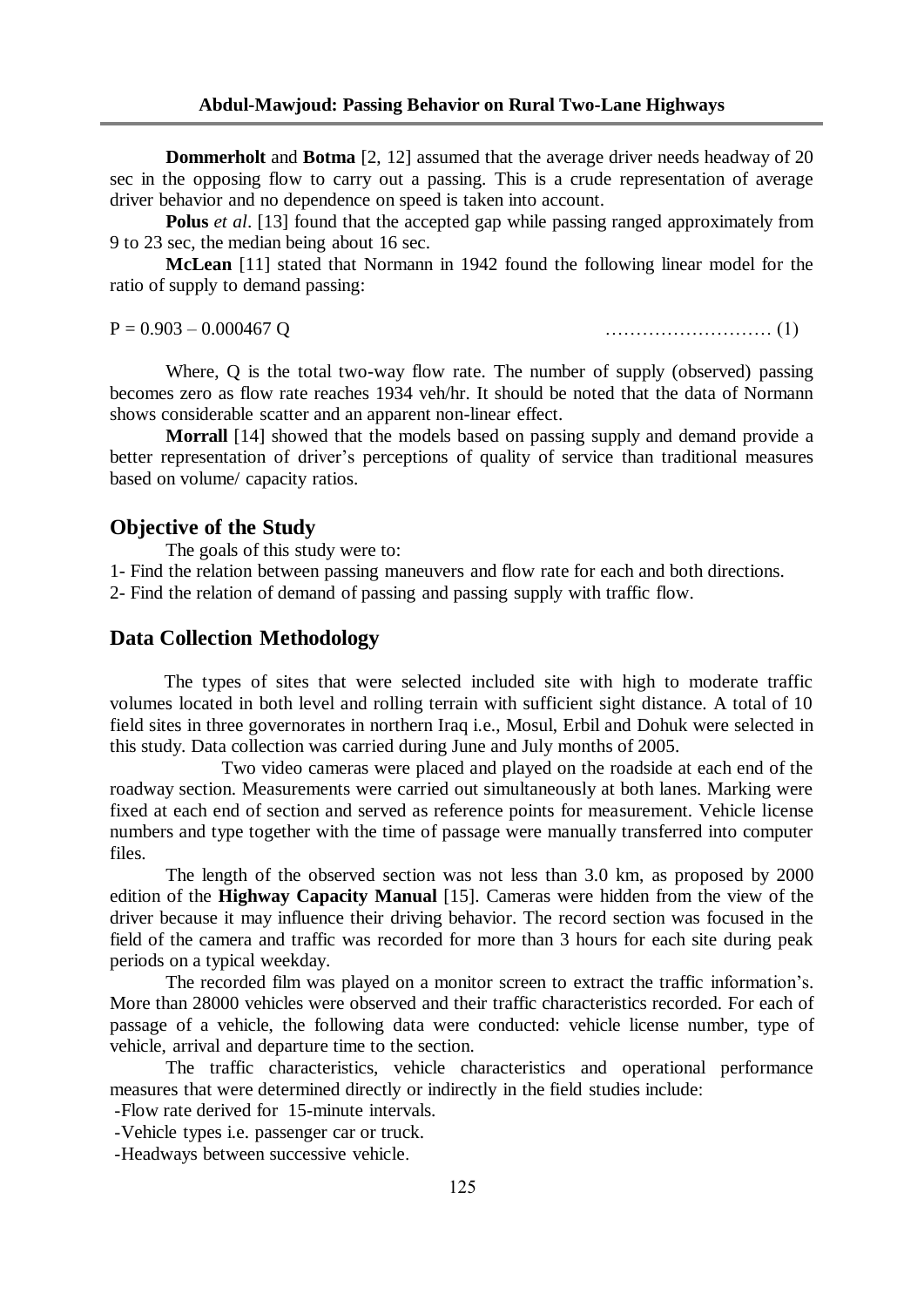| Al-Rafidain Engineering | <b>Vol.22</b> | $\bf{No.} 2$ | March 2014 |
|-------------------------|---------------|--------------|------------|
|-------------------------|---------------|--------------|------------|

-Numbers and types of passing and passed vehicles.

 The components of passing maneuver were evaluated on the basis of real passing for which data were collected for about 6800 passing on two-lane rural highways. The passes were not observed directly, but obtained through the difference in entry and exit orders at both ends of road test sections. If the order at the end differs from the order at the beginning, vehicles have performed an overtaking maneuver. The method is precisely described in **Hegeman** [16].

#### **Analysis and Results**

#### **Types of Passing and Passed Vehicles**

Two types of vehicles are considered in this study i.e., passenger car and truck. Table (1) shows the percentage of truck in passing and passed vehicles. It is shown from the table that the ranges of percentages of truck in passing and passed vehicles are 4 to 11 and 47 to 68 respectively. The difference in the range depended on the characteristics of highways and vehicles.

|                    | -                   |                     |                     |
|--------------------|---------------------|---------------------|---------------------|
| <b>Highway</b>     | <b>%of truck in</b> | <b>%of truck in</b> | <b>%of truck in</b> |
|                    | flow rate           | passing vehicle     | passed vehicle      |
| Mosul – Kirkuk     | 20                  | 11.3                | 47.4                |
| Mosul - Bashaka    | 6                   | 8.7                 | 58.1                |
| Mosul – Rabiya     | 12                  | 6.6                 | 56.3                |
| Mosul - Talafir    | 18                  | 8.1                 | 54.8                |
| $Most-Sahage$      | 14                  | 3.8                 | 68.6                |
| Erbil – Kirkuk     | 12                  | 10.6                | 56.1                |
| Erbil – Sulyminya  | 9                   | 8.1                 | 60.5                |
| Erbil – Salahaldin | 9.5                 | 9.3                 | 58.5                |
| Dohuk – Mosul      | 28                  | 9.8                 | 53.4                |
| Dohuk - Zawita     | 15                  | 4.2                 | 55.4                |

**Table (1): Percentage of Truck in Passing and Passed Vehicles**

### **Passing and Headway**

Vehicles that pass the one that preceded it at entry of studied sections are considered to be contiguous vehicle. However, accumulative percentage of contiguous vehicle with headway for Mosul – Sahage highway as an example is shown in Figure (1). The general form of the equation is:

| Accumulative% of contiguous vehicle = $a + b \ln$ (headway) | $\ldots$ (2) |
|-------------------------------------------------------------|--------------|
|-------------------------------------------------------------|--------------|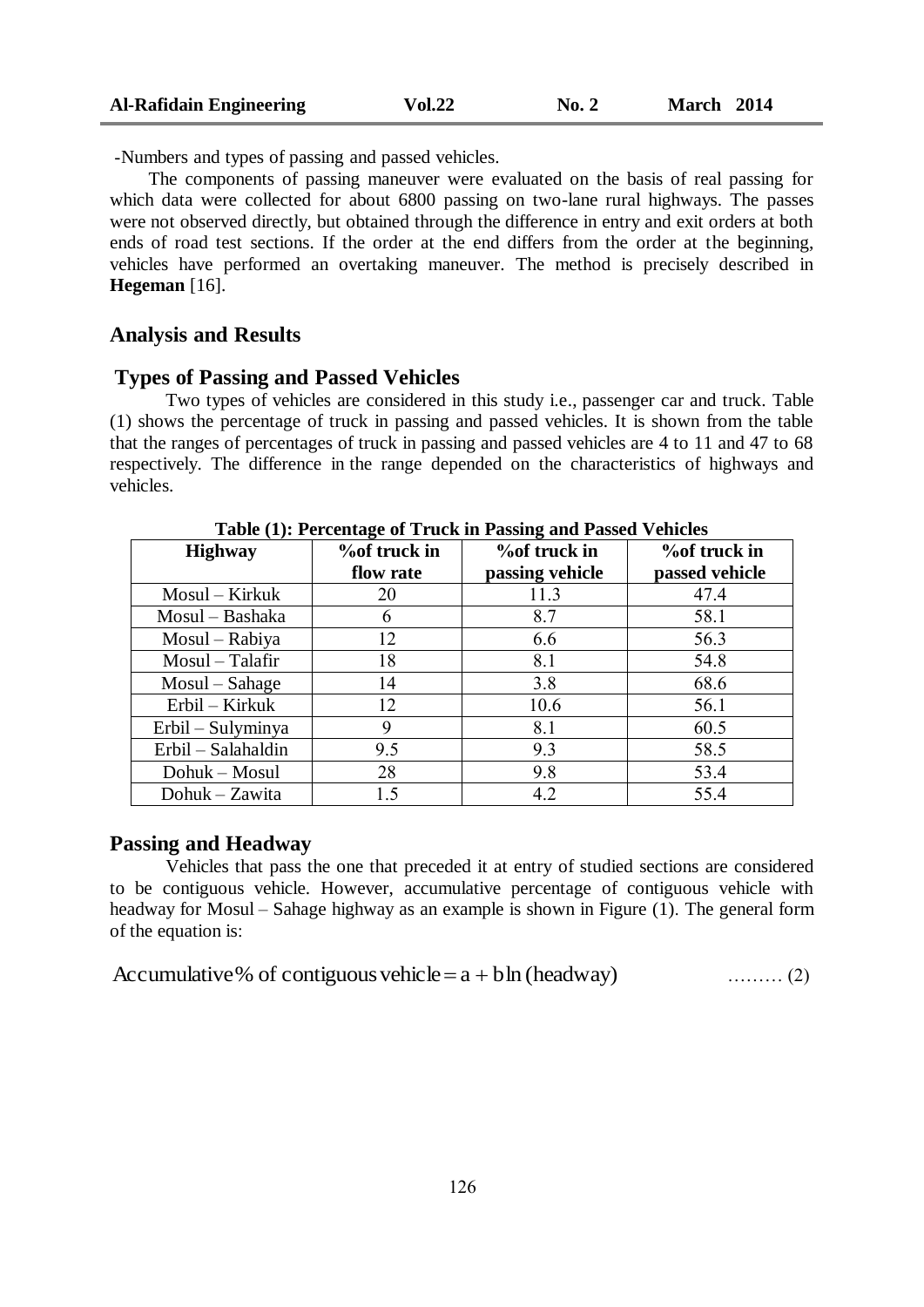

The values of the parameters (a) and (b) are shown in Table (2).

| <b>Highway</b>     | a      | b      | ${\bf R}^2$ |
|--------------------|--------|--------|-------------|
| $Mosul - Kirkuk$   | 40.728 | 19.676 | 0.98        |
| Mosul – Bashaka    | 35.297 | 20.418 | 0.99        |
| Mosul - Rabiya     | 41.704 | 19.088 | 0.94        |
| Mosul - Talafir    | 38.857 | 19.933 | 0.95        |
| Mosul – Sahage     | 22.997 | 24.478 | 0.99        |
| Erbil – Kirkuk     | 45.527 | 18.573 | 0.99        |
| Erbil – Sulyminya  | 30.425 | 23.053 | 0.99        |
| Erbil - Salahaldin | 36.119 | 20.956 | 0.97        |
| Dohuk – Mosul      | 36.009 | 20.778 | 0.96        |
| Dohuk - Zawita     | 69.148 | 11.195 | 0.89        |

**Table (2): Regression Parameters for Accumulative Percentage of Contiguous Vehicle**

### **Passing and Flow Rate**

Number of passing maneuvers increase in the highway as the flow rate for both directions increase as shown in Figure (2). However, for high flow rate (greater than 1500 veh/h) the number of passing maneuvers was decreased as flow rate increased (as shown for Dohuk – Zawita highway). Possible explanations for this difference are:

-Drivers didn't expect to gain much travel time by passing on these busy highways sections and even stick to this tendency when volumes are not extreme;

-Drivers postpone their passing to nearby highway sections where the opportunities are greater. However, a linear relationship was found between number of passing (veh/h/km) and flow rate (V), as the following formula: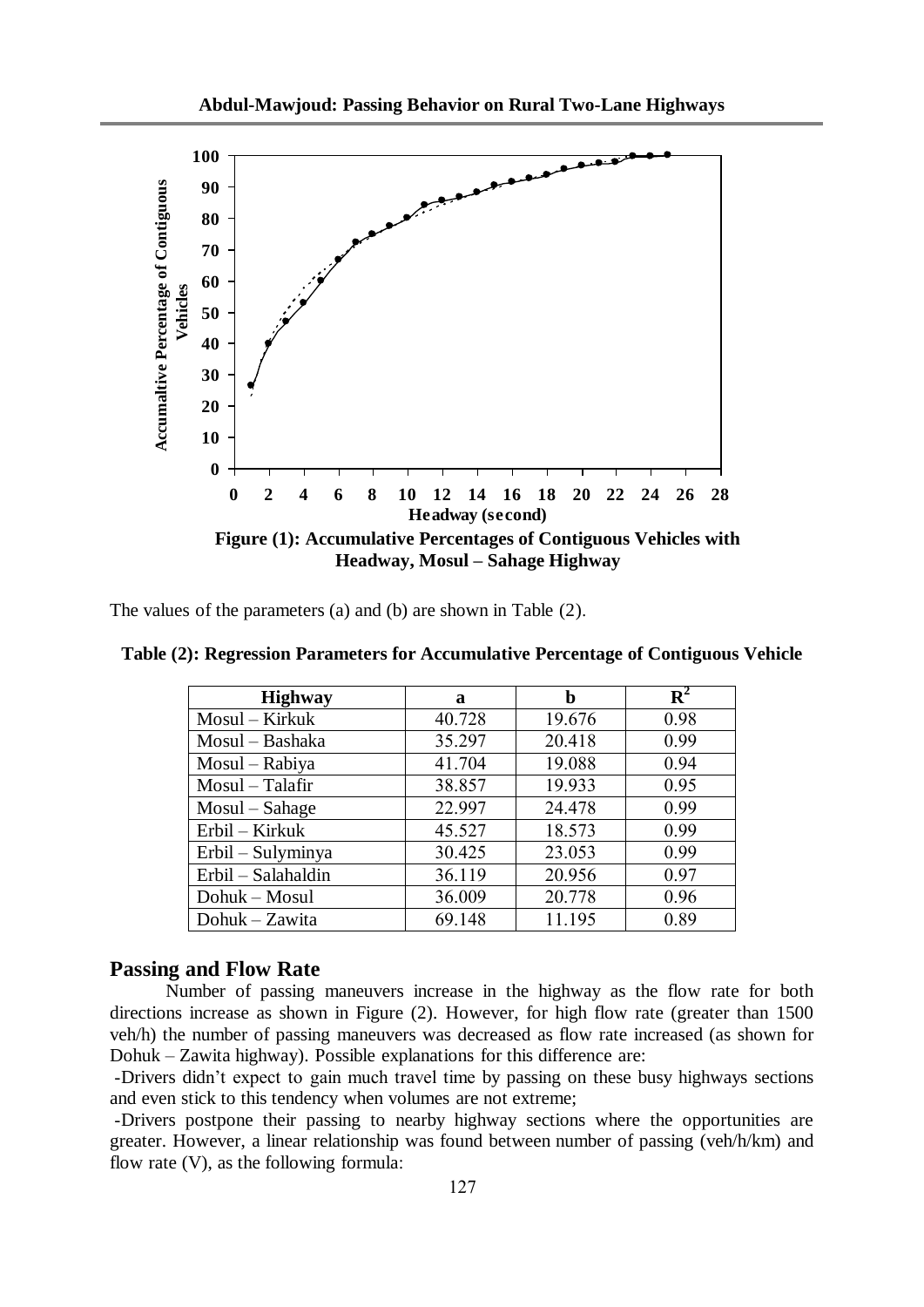number of passing maneuvers =  $a + b$  (V) ……………..(3) The values of parameters (a) and (b) for the highways under study are shown in Table (3).



**(b) Erbil and Dohuk Highways**

**Figure (2): Number of Passing against Flow Rate in both Directions**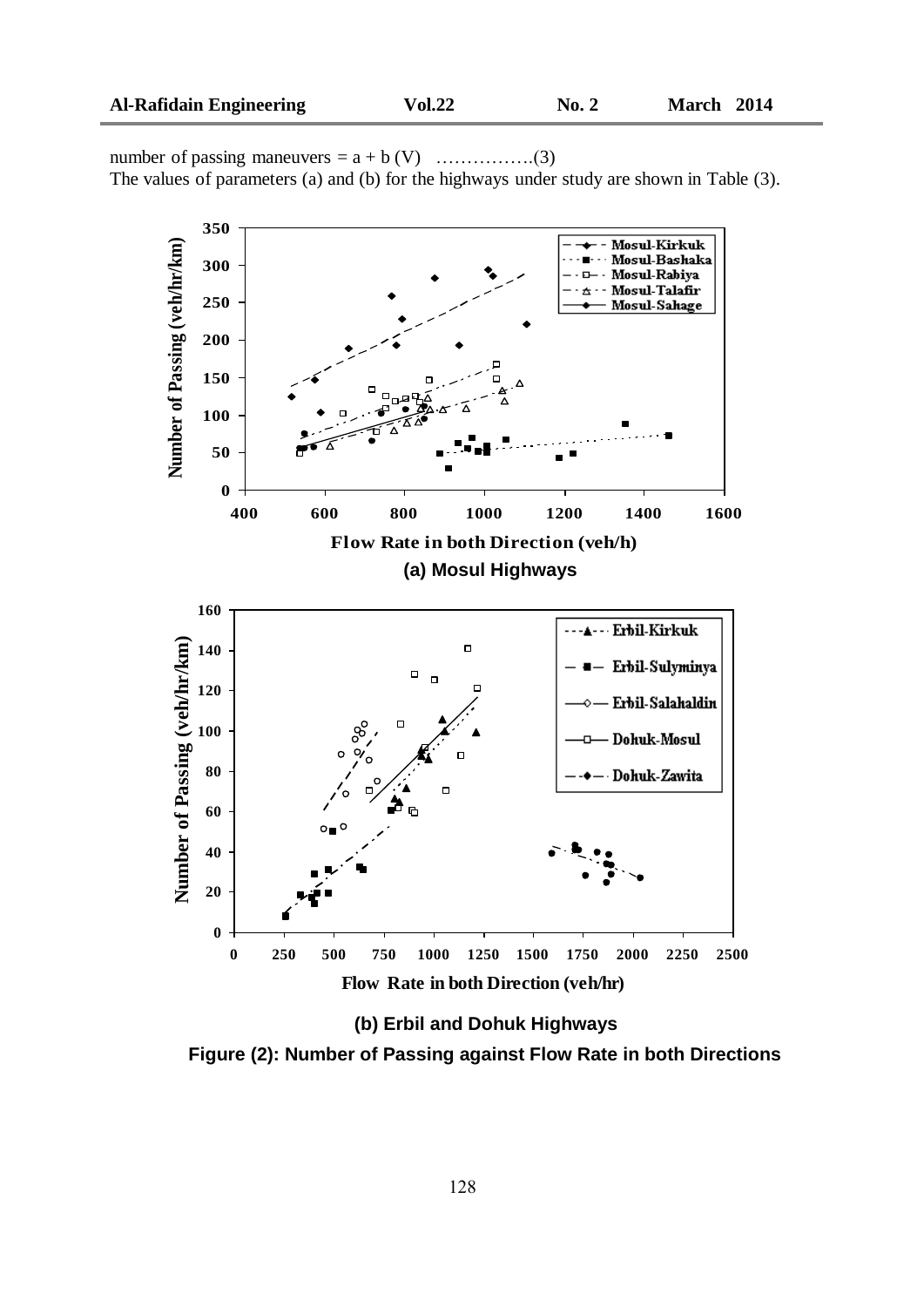| <b>Highway</b>     | Я         | b        | ${\bf R}^2$ |
|--------------------|-----------|----------|-------------|
| Mosul - Kirkuk     | 5.932     | 0.255    | 0.59        |
| Mosul - Bashaka    | 8.791     | 0.044    | 0.48        |
| Mosul - Rabiya     | $-37.699$ | 0.195    | 0.73        |
| Mosul - Talafir    | $-33.832$ | 0.158    | 0.82        |
| Mosul – Sahage     | $-25.228$ | 0.152    | 0.75        |
| Erbil – Kirkuk     | $-12.306$ | 0.102    | 0.75        |
| Erbil – Sulyminya  | $-12.837$ | 0.083    | 0.67        |
| Erbil - Salahaldin | $-6.939$  | 0.147    | 0.35        |
| Dohuk – Mosul      | $-1.460$  | 0.097    | 0.27        |
| Dohuk - Zawita     | 97.096    | $-0.035$ | 0.41        |

**Table (3) Regression Parameters for Relation between Passing and Flow Rate**

When the flow rate is considered as a directional  $(V_d)$  and opposing flow rate  $(V_o)$ , the number of passing increase with the increase of flow rate for the same direction and with decrease of flow rate on the opposing direction. The following results were obtained:

Number of passing maneuvers =  $a + b$  (V<sub>d</sub>) + c (V<sub>o</sub>)  $\dots\dots(4)$ 

Table (4) shows the values of the parameters. While Figure (3) shows the reduction in number of passing with the increase of flow rate in opposing direction. Therefore, it was shown that there is more demand for passing in heavier flow and more opportunities to pass due to less to opposing vehicles. The opposite is true for the lighter flow in other direction.



**Opposing Traffic Volume (pc/h)**

**Figure (3):Total Number of Passing against Opposing Flow for all sights**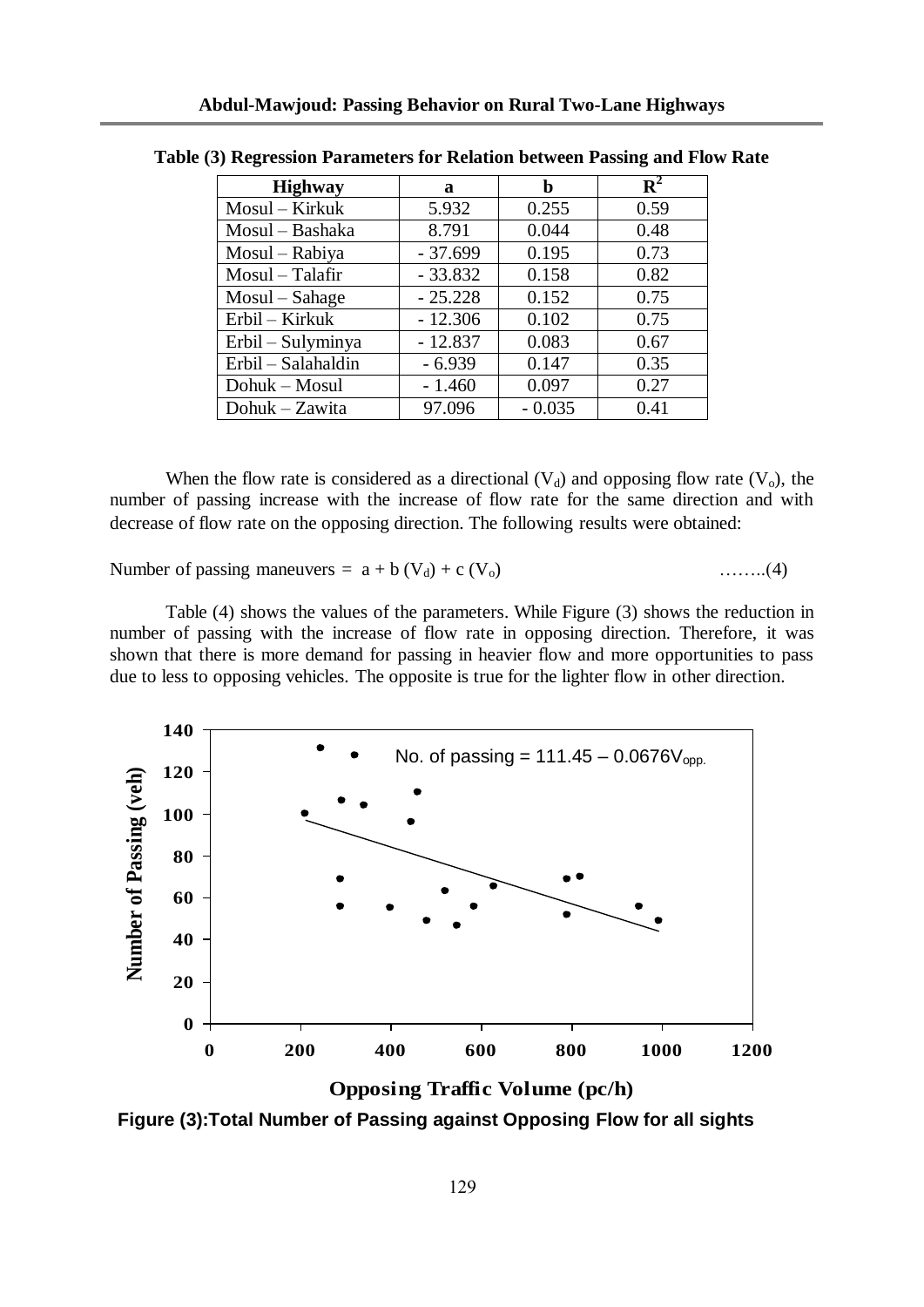| ally Opposing Flow Kate |           |       |              |             |
|-------------------------|-----------|-------|--------------|-------------|
| <b>Highway</b>          | a         | h     | $\mathbf{c}$ | ${\bf R}^2$ |
| Mosul – Kirkuk          | $-6.441$  | 0.328 | $-0.044$     | 0.59        |
| Mosul – Bashaka         | $-5.437$  | 0.188 | $-0.034$     | 0.68        |
| Mosul – Rabiya          | $-6.408$  | 0.354 | $-0.082$     | 0.81        |
| Mosul - Talafir         | $-1.461$  | 0.316 | $-0.089$     | 0.72        |
| Mosul - Sahage          | $-26.338$ | 0.279 | $-0.021$     | 0.76        |
| Erbil – Kirkuk          | $-2.370$  | 0.189 | $-0.054$     | 0.64        |
| Erbil – Sulyminya       | $-10.297$ | 0.186 | $-0.042$     | 0.73        |
| Erbil - Salahaldin      | $-21.583$ | 0.225 | $-0.014$     | 0.73        |
| Dohuk – Mosul           | 3.487     | 0.277 | $-0.096$     | 0.63        |
| Dohuk - Zawita          | $-10.326$ | 0.118 | $-0.035$     | 0.84        |

**Table (4): Regression Parameters for Relation between Passing and both Directional and Opposing Flow Rate**

 The number of passing vehicles and the traffic volume are observed for all sites, in each and both directions. Numbers of passing are collected per 15 minutes and aggregated to hourly values per km and also per km per 100 vehicles. Figure (4) shows the relationships between total passing and traffic volumes. It is shown from the figure that beyond the value of 650 pc/h for each direction, and 1200 pc/h for both directions, total passing is reduced. It seems that drivers don't want to carry out a passing when their desired speed is only marginally more than the speed of the platoon in which they drive. With the increasing volume, the vehicles that do not pass increase and this may be because drivers are not inclined to take the trouble to pass, while they are expect that they will face the next platoon within a short time.

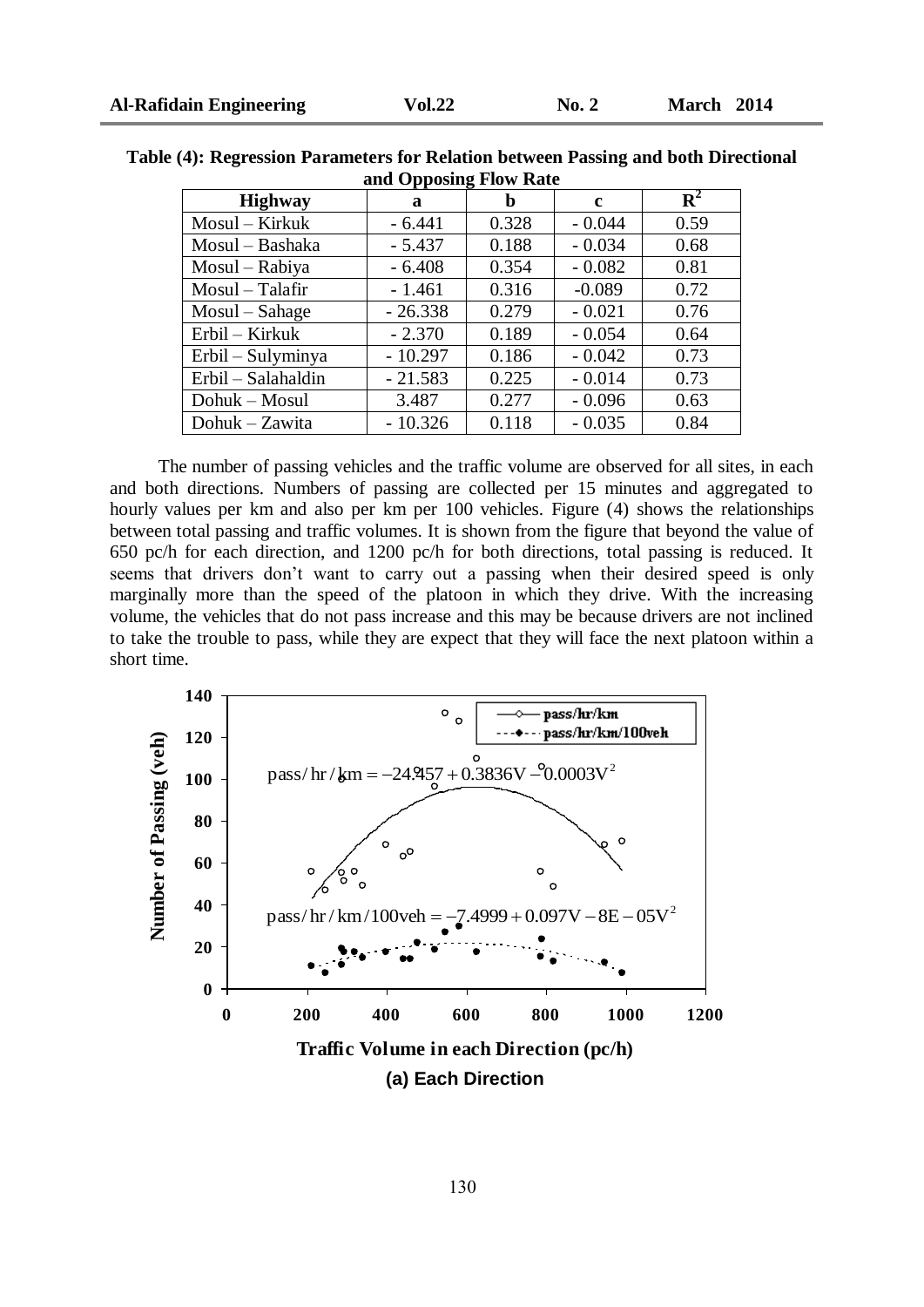

**Figure (4): Total Number of Passing with Traffic Volume for each and both Directions**

# **Effect of Gaps for Passing**

The headways between vehicles are depending on flow rate on that lane. Passing on two-way two-lane depend mainly on gaps between oncoming vehicles in opposing lane. The minimum critical gaps that were assumed to be constant and suitable for reasonably safe passing was 15 second as proposed by **Polus** *et al*., [13] for level terrain. However, when the volume of oncoming traffic in the opposing lane (V) increases the percentage headway greater than or equal to 15 second (%H  $\geq$  15sec) decreases as shown in Figure (5). Therefore, when the opposing percentage headway greater than or equal to 15 second (%  $H_{\text{on}} \ge 15$ sec) increases, the opportunity of passing increases, as shown in Figure (6).



**Figure (5): Relation between Traffic Volume and Percentage of**  Headway  $\geq$  15 sec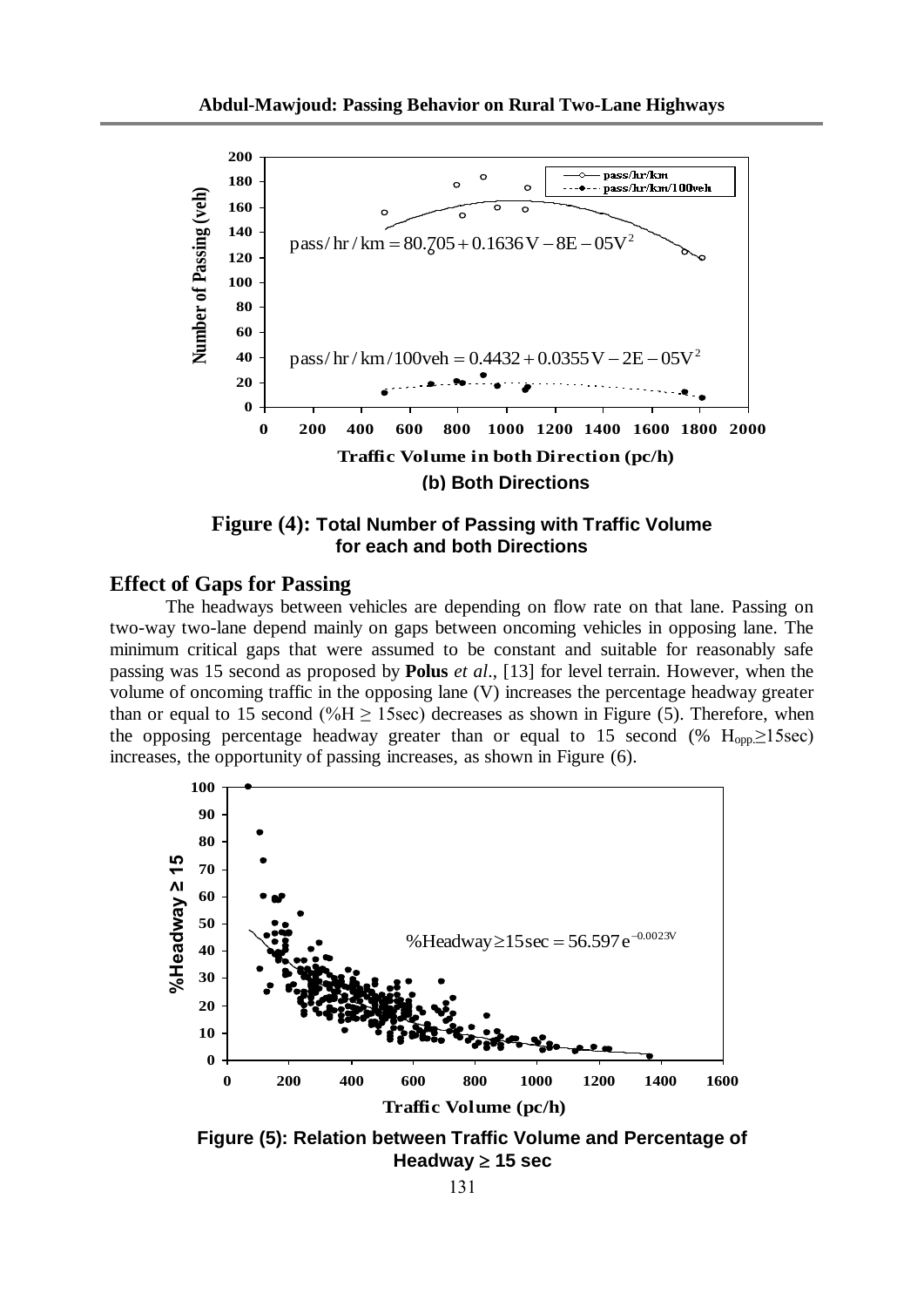# **Passing Demand versus Passing Supply**

A vehicle is considered to have a demand for passing that had headway less than or equal to 3 second with a vehicle ahead. While passing supply are a number of gaps in oncoming vehicle in the opposing direction which is sufficient to complete passing. A gap of 15 second or more is considered to be sufficient to complete passing. However, demand of passing increased with increase in flow rate. While passing supply increased with a decrease in flow rate in opposing direction. Platoon will form when the demand for passing is greater than passing supply.

A plot of demand of passing and passing supply for all highways in this study is shown in Figure (7). The point of intersection between the two lines gives a balance volume of around 212 veh/h. It means that if the volume is greater than 212 veh/h, the demand of passing is greater than passing supply and the reverse is true.



### **Observed Passing/ Passing Demand**

The ratio of observed passing over demand passing is the actual passing divided by the number of vehicles with headway less than or equal to 3 seconds.

The ratio was plotted against traffic volume for both directions as shown in Figure (8). It is shown form the figure that as traffic volume increased the ratio is decreased, this is because both of the increase in demand and decrease in observed passing.

A linear regression analysis yielded the following relations:

$$
P = 0.845 - 0.4Q \tag{5}
$$

Where,

P: ratio of observed to demand passing.

Q: total traffic flow  $(10^3 \text{ veh/h})$ .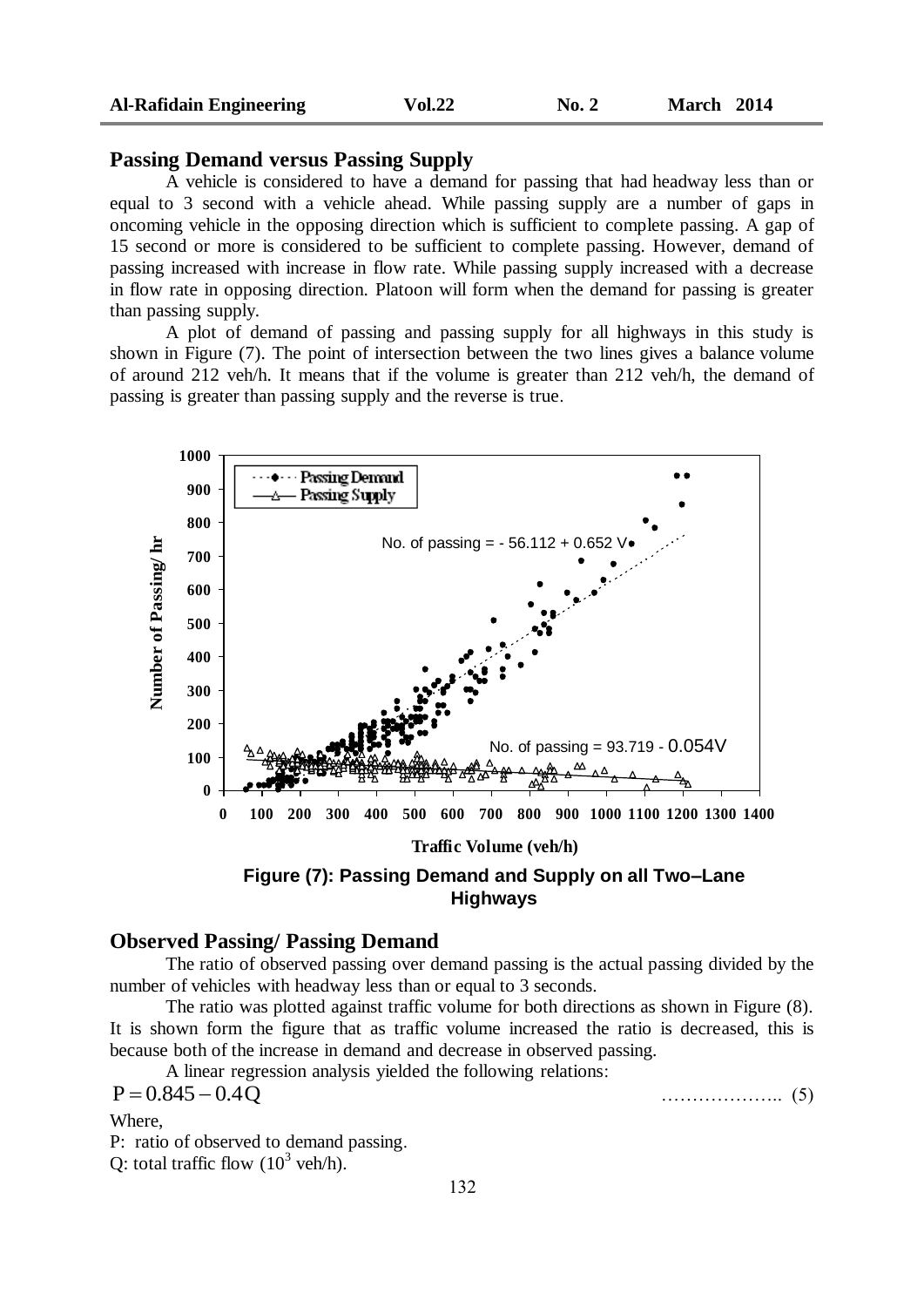

The number of observed passing becomes zero as flow rate reaches 2110 veh/h.

#### **Conclusions and Recommendations**

Within the limitations of studied sites, the conclusions drawn from the analysis of the data are described below:

1- The ranges of percentages of truck in passing vehicles is 4 to 11, while for passed vehicles is 47 to 68.

2- Number of passing maneuvers increase as the flow rate for both directions increase up to 1500 veh/hr flow rate. For flow rate greater than 1500 veh/hr, the number of passing maneuvers was decrease as flow rate increase.

3- Number of passing maneuvers increase with the increase of flow rate for the same direction and with decrease of flow rate on the opposing direction.

4- Demand of passing increased with increase of flow rate. While passing supply increased with a decrease in flow rate in opposing direction. Volume of around 212 veh/hr gives a balance between demand of passing and passing supply.

5- The ratio of observed over demand of passing decreased with the increase of traffic volume for both directions. The number of observed passing becomes zero as flow rate reaches 2110 veh/hr.

It is recommended to study passing maneuvers at different oncoming gaps.